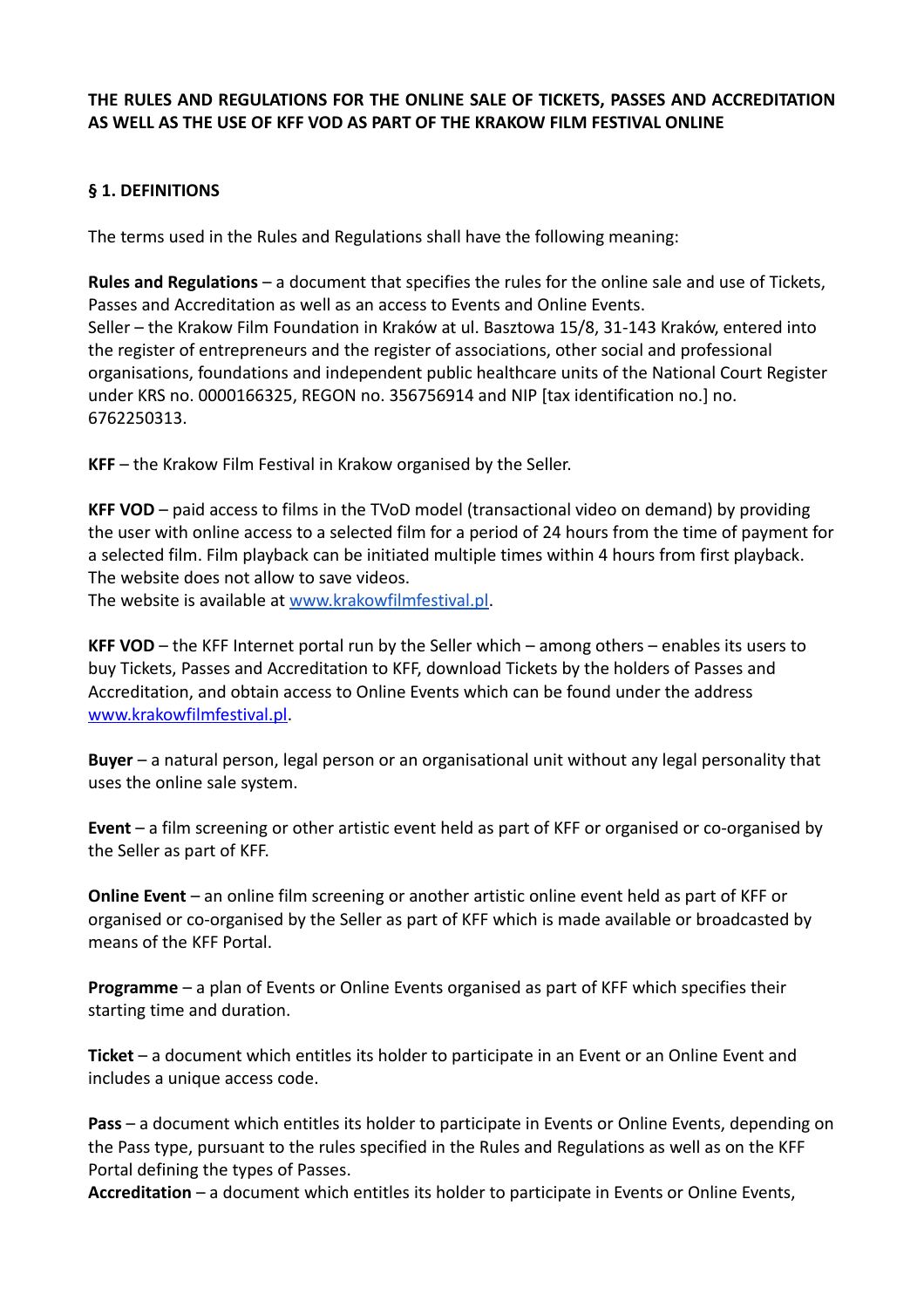depending on the type of Accreditation, pursuant to the rules specified in the Rules and Regulations as well as on the KFF portal defining the types of Accreditation, intended only for the representatives of the film industry and the media.

**Online Order** – the Buyer's offer to purchase Tickets, Passes or Accreditation.

**MY KFF Account** – individual Buyer accounts on the KFF Portal.

### **§ 2. General provisions**

- 1. The sale of Tickets and Passes shall be performed online or in a stationary form in the places indicated on the KFF portal. Accreditation can only be purchased online.
- 2. The online sale shall be run exclusively by the Seller.

### **§ 3. The rules for online sales**

- 1. The contract for the sale of Tickets between the Buyer and the Seller shall be concluded through the KFF Portal and shall require the following conditions to be met:
	- a. specific Event or Online Event must be selected;
	- b. an ordered Ticket and its price, if this option is available, must be selected;
	- c. the Buyer must provide their data and an e-mail address;
	- d. the Buyer must read and accept the terms of these Rules and Regulations;
	- e. the Buyer must place an Online Order;
	- f. the Buyer must pay for the Online Order in an electronic form;

g. the Buyer must obtain a confirmation of the transaction, which is sent by e-mail to the address provided by the Buyer;

2. The contract for the sale of a Pass or Accreditation between the Buyer and the Seller shall be concluded through KFF portal and shall require the following conditions to be met:

a. the Buyer must set up a 'MY KFF' account on the KFF Portal;

b. the Buyer must prove their association with the film industry or the media (applies to Accreditation only);

c. the Buyer must select the Pass or Accreditation ordered and its price, if this option is available;

d. the Buyer must read and accept the terms of these Rules and Regulations;

e. the Buyer must place an Online Order;

f. the Buyer must pay for the Online Order in an electronic form;

g. the Buyer must obtain a confirmation of the transaction, which is sent by e-mail to the address provided by the Buyer;

- 3. The Seller shall reserve the right to waive the requirement for the buyer to set up a 'MY KFF' account on the KFF Portal in the case of the sale of Tickets, Passes or Accreditation to selected Events or Online Events as part of special campaigns.
- 4. The Seller shall not be responsible for the consequences of providing incorrect or false data in an Online Order form by the Buyer or the failure to read these Rules and Regulations.
- 5. Once an Online Order has been placed, the Buyer shall pay for it at the same time.
- 6. If the Buyer's bank fails to confirm the payment for the Online Order within 15 minutes of its sending, the Online Order shall be automatically cancelled.The funds withdrawn from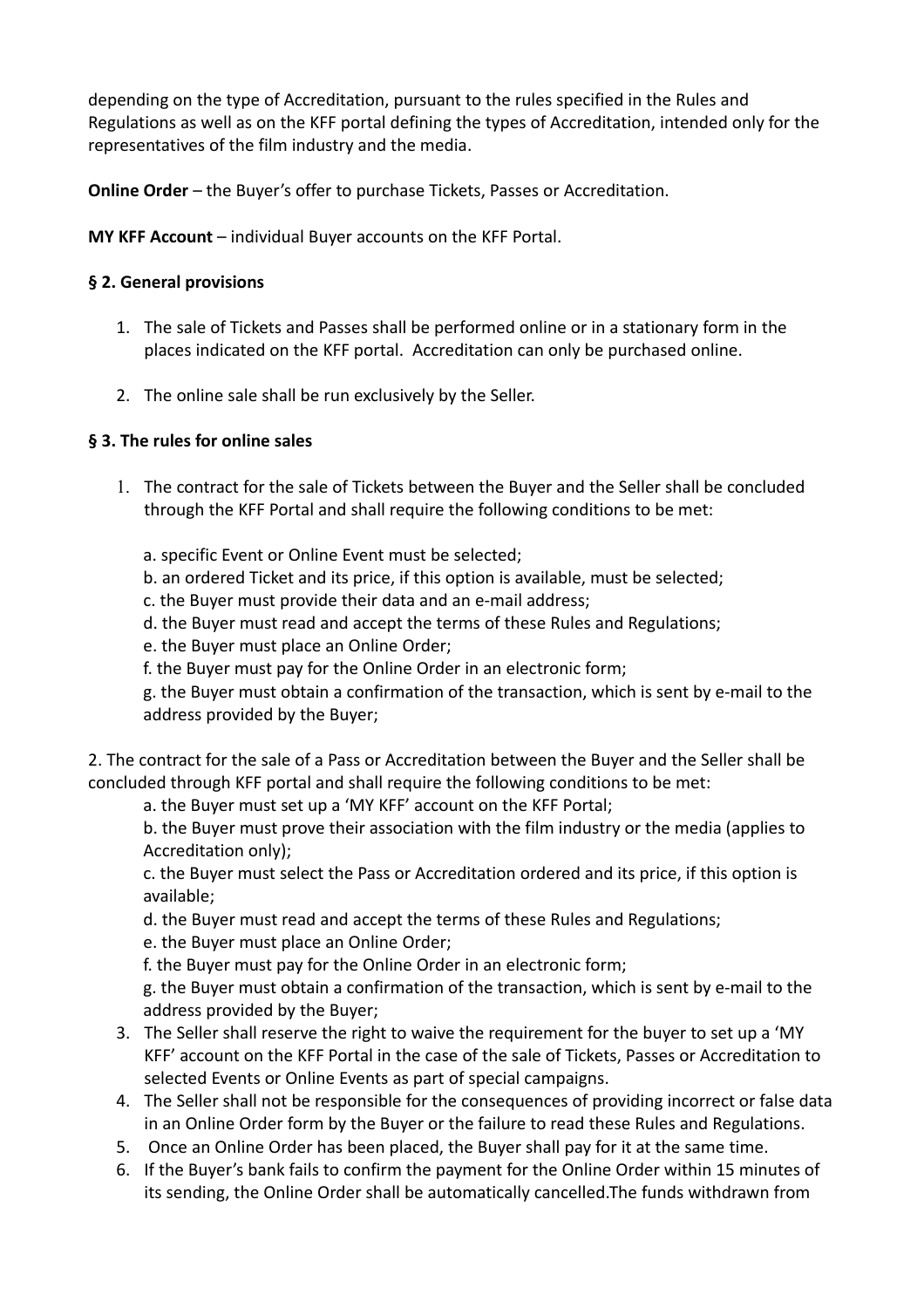the Buyer's bank account are retained by the payment system operator.

- 7. The Seller shall not bear any responsibility for any consequences of the payment system malfunctioning.
- 8. Pursuant to the ordinance of the Minister of Finance on the exemption from the obligation to maintain records using cash registers, the sale referred to in these Rules and Regulations shall not be subject to fiscalisation, hence the Buyer shall not receive a fiscal receipt.
- 9. The Seller may issue a VAT invoice at the Buyer's request. The Buyer shall notify the Seller about the need to receive a VAT invoice electronically by sending an email to bilety@kff.com.pl within 3 months counting from the end of the month in which the item was delivered or the service was provided. The VAT invoice is sent in an electronic form. To obtain a VAT invoice, it is necessary to provide one's name, surname, address and, in the case of entrepreneurs, the name of the company and its tax identification number [NIP].
- 10. The Buyer can purchase only one Ticket from the KFF Portal on one occasion.
- 11. The Buyer can purchase more than one Accreditation or Pass from the KFF Portal. As part of the Online Sale, a Buyer who has purchased an Accreditation or Pass may purchase another Accreditation, Pass, or ticket as long as the next purchased Product provides more extensive access rights.
- 12. When Tickets have been purchased and an online payment has been made, the Ticket and a confirmation of its purchase shall be sent by e-mail to the address provided by the Buyer.
- 13. When purchasing a Pass or Accreditation, once online payment is completed, a confirmation of the purchase of the Pass or Accreditation is sent to the e-mail address specified by the Buyer. The Pass or Accreditation is available in digital form on the KFF Portal. The Seller may issue physical copies of a Pass or Accreditation. In such case the place of their receipt will be indicated on the KFF Portal.

#### **§4. Rules for the use of all types of Tickets, Passes and Accreditation**

- 1. The Ticket shall entitle the Buyer to participate in an Event or an Online Event for which the ticket is valid.
- 2. The Ticket shall entitle only one person to participate in an Event or an Online Event.
- 3. The Buyer shall not make their Pass or Accreditation available to third persons.
- 4. It is not possible to obtain more than one free ticket to an Event or an Online Event that begins at the same time.
- 5. The Seller shall reserve the right not to admit the Buyer to an Event or an Online Event if the Ticket is damaged or illegible and the verification of the code is impossible, or if the ticket code has been used or the data of the Buyer does not match the data on the Pass or Accreditation.
- 6. The number of places for Events or Online Events is limited.
- 7. A Ticket that has not been used shall not entitle its holder to participate in an Event or an Online Event at a different time.

#### **§5. Rules for participation in Events**

- 1. The sale of Online Tickets to selected Events shall be possible up to 15 minutes before the starting time of the selected Event as defined in the Programme.
- 2. The sale of Online Tickets for a selected Online Event is possible at a date consistent with the festival programme.
- 3. The Purchaser holding a Pass or Accreditation may collect the Tickets for particular Events via the KFF Portal or at ticket offices upon presentation of the Pass or Accreditation respectively, up to 15 minutes before the start time of the selected Event as specified in the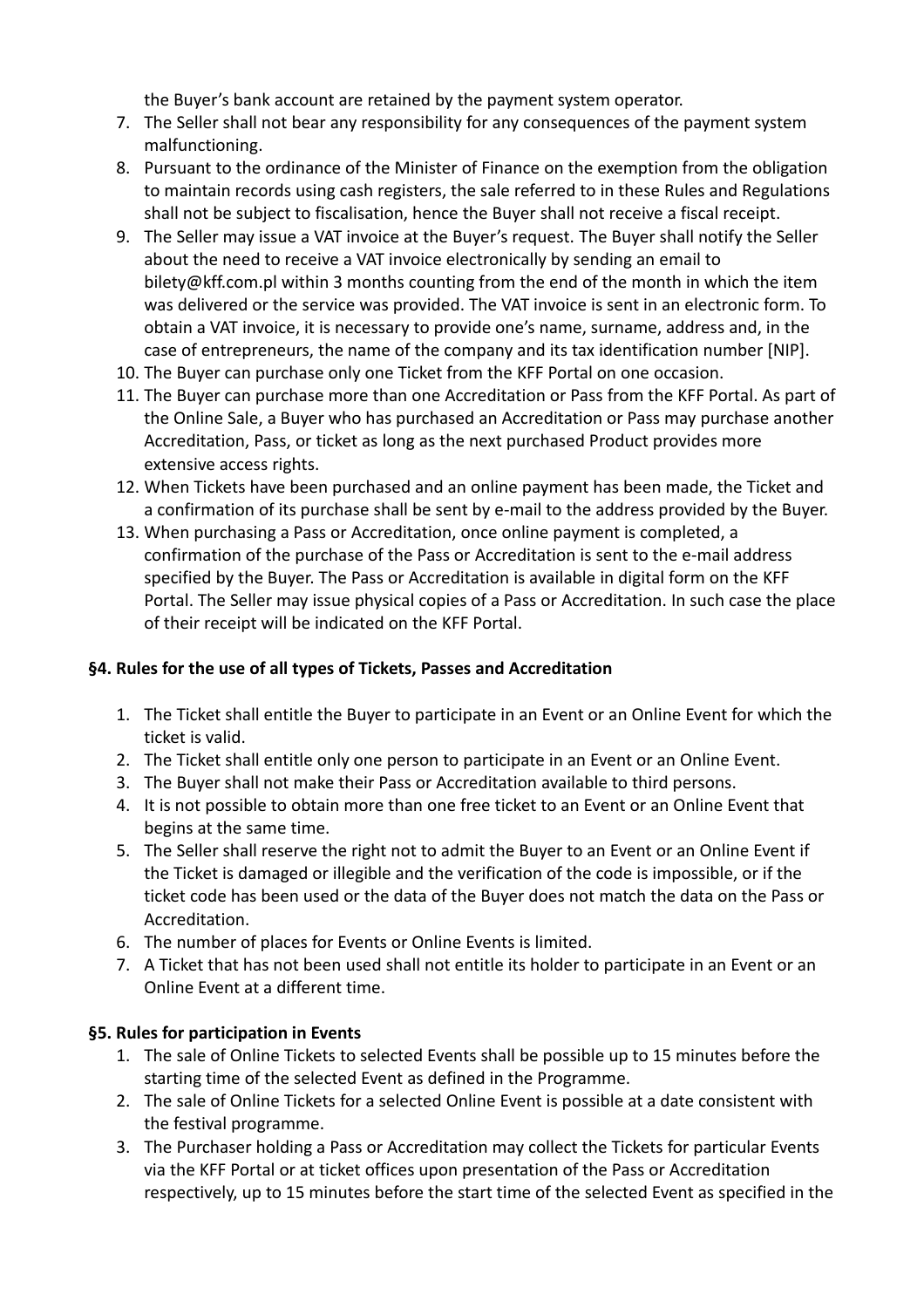Programme. If Tickets are downloaded from the KFF Portal, information about the downloaded tickets will also be sent by e-mail to the address provided by the Buyer. Entry to an Event only upon presenting a Pass or Accreditation is not guaranteed and is only possible when free places are available at the Event.

- 4. The Buyer holding a Pass or Accreditation at the moment of the entry to an Event is obliged to present a Ticket as well as the Pass or Accreditation.
- 5. The Ticket is subject to one-time verification before the Event begins. The same ticket may not be reused or used to participate in another Event than the Event initially selected.
- 6. Latecomers may join the audience only during a break in the Event, if such a break was planned and if there are free seats in the audience.

### **§6. Rules for participation in Online Events**

- 1. The sale of Online Tickets to selected Online Events is possible within the time limit specified in the festival programme.
- 2. The Buyer with a Pass or Accreditation may download Tickets to individual Online Events using the 'MY KFF' account on the KFF Portal. Information about downloaded Tickets will also be sent by e-mail to the address provided by the Buyer.
- 3. A Pass or Accreditation holder has the right to stop playing a film by closing the player window and starting another one.
- 4. The Pass entitling to participate in Online Events entitles to 100 film viewings on KFF VOD. Each time an Online Event is played, the remaining number of viewings is reduced.

# **§7. Access to Online Events (KFF VOD)**

- 1. Access to Online Events shall be provided via the KFF VOD platform available on the KFF Portal.
- 2. The Pass entitling to participate in Online Events entitles to 100 film viewings on KFF VOD.
- 3. Access to film screenings as part of Online Events at the KFF VOD platform shall be possible only within the territory of Poland. The Buyer may not use or try to use Kino Online outside the territory of Poland.
- 4. The Buyer may have access to the contents available on the KFF VOD platform only on one device at a time.
- 5. Using the KFF VOD platform requires a device which meets the technical parameters defined on the KFF Portal and has an Internet connection whose minimum parameters have been defined on the KFF portal.
- 6. The quality of Online Events may depend on the technical parameters of the Internet connection and the technical parameters of the device which is used to play Online Events.
- 7. The Seller shall bear no responsibility for the lack of access or impaired access to the KFF Portal caused by circumstances beyond the Seller's influence or technical problems or limitations related to the Internet connection used by the Buyer or the device used by the Buyer.
- 8. Access to an Online Event on the KFF VOD platform may be obtained on the condition that the Buyer provides the access code sent by e-mail to the address provided by the Buyer.
- 9. Film screenings played as part of an Online Event must begin no later than 24 hours after the purchase. Once the screening has started, the film shall be available on the KFF VOD for 4 hours from the start of playback.
- 10. The films screened as part of Online Events may be stopped or rewound.
- 11. When playing films as part of Online Events, the Buyer may choose between Polish and English subtitles with the reservation that some film screenings may have the subtitles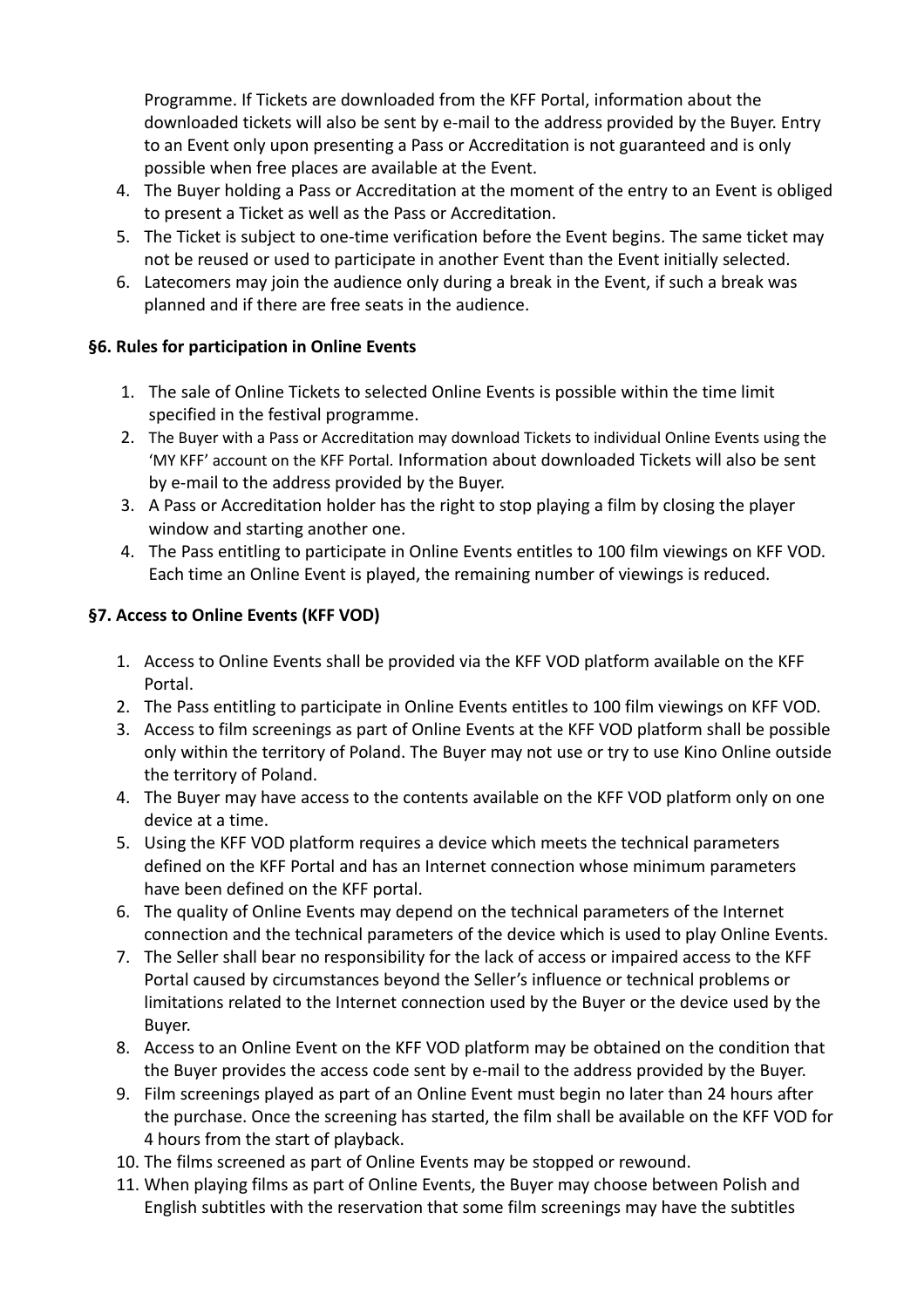hardcoded into the video.

12. The contents available on the KFF VOD platform is protected by copyright at the disposal of the Seller or another entity from which the Seller has obtained the licence required by the law. It is not permitted to download, transfer, copy, reproduce, transmit, publish, modify, rent, lease, sell, distribute, or create any works derived from any contents available on the KFF VOD platform or use it in any other way not envisaged in the Rules and Regulations or as fair use permitted by law.

### **§ 8. Withdrawal from the agreement**

Pursuant to Article 38, Clause 12, of the Act on Consumer Rights of 30 May 2014, the Buyer has no right to withdraw from the contract that applies to the provision of a service related to cultural events if the day or the period of service provision was defined in the contract. Hence, the Buyer is not entitled to withdraw from the contract in the case of a Ticket purchase.

### **§ 9. Return of Tickets to Events or Online Events**

- 1. Tickets shall be subject to a refund if an Event or an Online Event is cancelled or there is a change is the Programme. Accreditation and Passes are not subject to a refund.
- 2. The Seller may cancel an Event or an Online Event because of a force majeure or any other reasons beyond the Seller's control.
- 3. The Seller may change the Programme for important reasons, i.e. unfavourable weather conditions, illness, indisposition, or any other reason beyond the Seller's responsibility which makes the organisation of an Event or Online Event impossible, and in situations when the change is due to the need to protect the safety, health or lives of people or property and the need to ensure undisturbed and comfortable completion of KFF.
- 4. Information about a cancelled Event or a cancelled Online Event or a change in the Programme shall be sent together with the Ticket return form by e-mail to the address provided by the Buyer. The Seller bears no responsibility if incorrect or false data has been provided by the Buyer.
- 5. Tickets (viewings) to Online Events are non-refundable.
- 6. A Buyer who would like to return a Ticket must confirm that they have received the information referred to in Clause 4 by sending an e-mail to bilety@kff.com.pl together with the scan of a filled and signed Ticket return form attached to this e-mail message or sent by post.
- 7. If the Buyer requested an invoice for the Ticket purchase, the refund shall be possible only if the Buyer had earlier received the corrected invoice and sent the signed document back to the Seller.
- 8. The refund for a Ticket shall be made promptly, not later than 14 days from the day of the receipt of the Ticket return form by the Seller, by a transfer into the Buyer's bank account provided in the return form.
- 9. If an Event or an Online Event has been cancelled, the Seller shall accept ticket returns within 14 days from the starting date of the Event or the Event Online as defined in the Programme.
- 10. The Seller shall not bear any responsibility for the consequences of providing incorrect or false data by the Buyer in the Ticket return form.
- 11. The Seller shall not exchange tickets.
- 12. After prior arrangement with the Seller by e-mail in a message sent to bilety@kff.com.pl, Tickets to cancelled Events or Online Events may entitle the Buyer to participate in an Event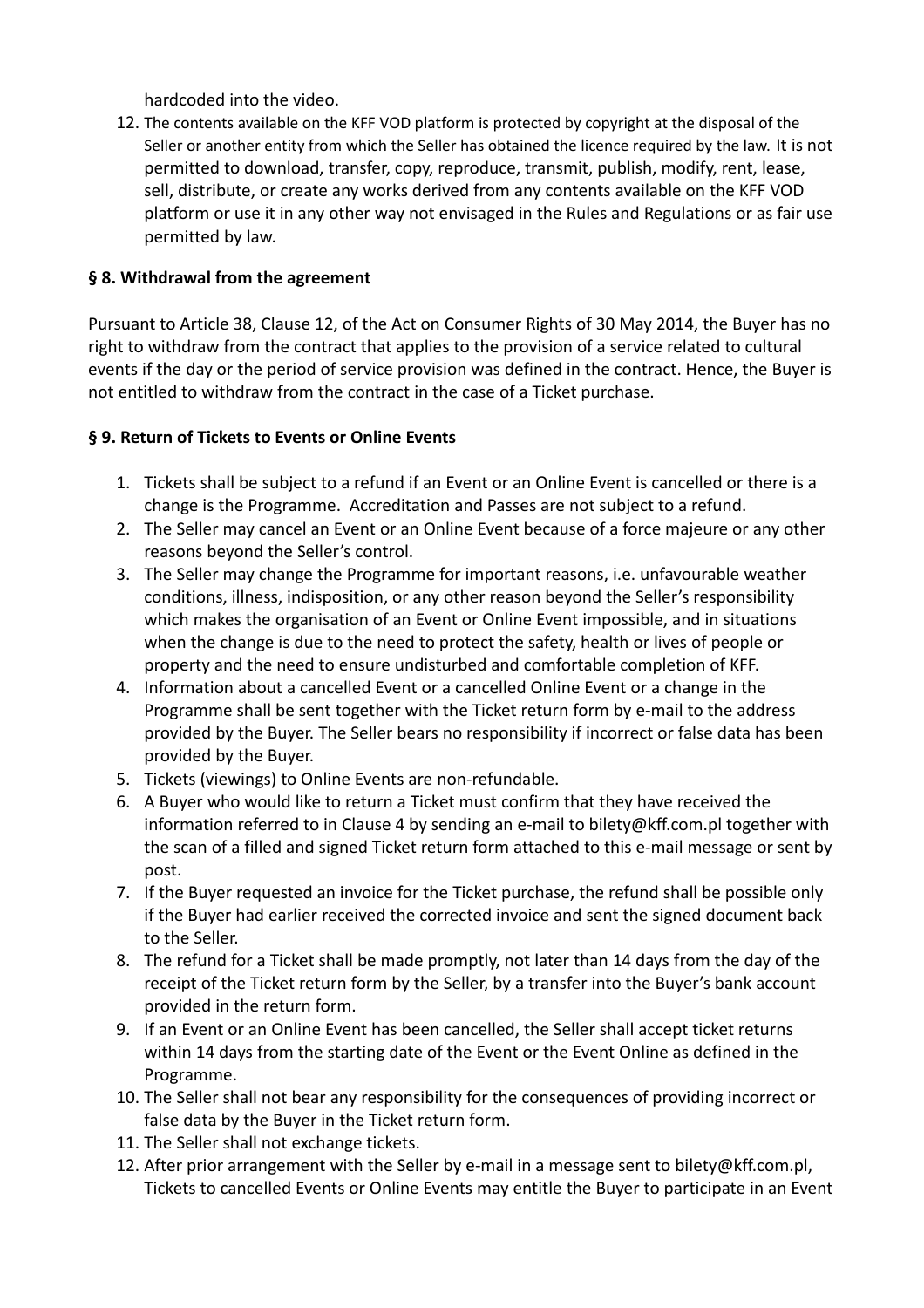or Online Event on a new date or in another Event or Online Event.

# **§ 10. Complaints**

- 1. Complaints regarding the online sale of Tickets to Events or Online Events, the functioning of the KFF Portal as well as Events or Online Events must be reported by e-mail to bilety@kff.com.pl. The complaint should include the Buyer's contact details and a description of the reason for the complaint.
- 2. The Seller shall handle the complaint and notify the Buyer about the decision within 14 days from the receipt of the claim. The Seller shall inform the Buyer about the decision by e-mail in a message sent to the address provided by the Buyer in the complaint.
- 3. Complaints regarding: a. Electronic payments – must be reported to the payment operator; b. Delivery of electronic tickets – must be reported to the Seller by e-mail to the following address: bilety@kff.com.pl.

# **§ 11. Personal data protection and cookies**

- 1. The controller of the personal data obtained from the Buyer shall be the Seller.
- 2. Personal data shall be processed in order to perform the concluded contract.
- 3. Personal data shall be processed for the duration of the contract and until the expiry of claims related to its performance.
- 4. Each person who makes their personal data available shall have the right to demand access to it, amend it, delete it, and limit its processing, submit an objection, transfer it, or file a claim to a supervisory body. Personal data shall not be subject to profiling.
- 5. The Seller shall transmit the personal data of the Buyer to the payment system operators and permit them to use it in order to process the payments made by the Buyer using the online ticket sale system as well as to fulfil the obligations of the payment system operators under the legal regulations in force related to the processing of the aforementioned payments.
- 6. The Seller uses the so-called cookie mechanism, i.e. text files stored on the user's computer hard drive. The cookie mechanism aims to obtain any information about individual users and is used to preserve the user's navigation parameters and logging status as well as gather the statistical data about the user's traffic. The statistical information thus obtained makes it possible to understand how the service users use the Seller's website, and, consequently, improve its structure and contents.
- 7. The User may delete cookies or change their settings in the Internet browser they are using. The deletion or change of cookie settings in the browser may cause problems as regards the use of the Seller's online service.

# **§ 12. Final provisions**

- 1. The Seller shall not bear any responsibility for the operation of the Internet connection used by the Buyer or the devices used by the Buyer.
- 2. The Seller shall not bear any responsibility for any administrators of e-mail servers blocking e-mails from being sent to the e-mail address provided by the Buyer or for the e-mails deleted or blocked by the software installed on the computer used by the Buyer.
- 3. The Seller shall reserve the right to suspend or terminate the Online Sale on the Seller's website, in particular due to the maintenance, review or development of the technological